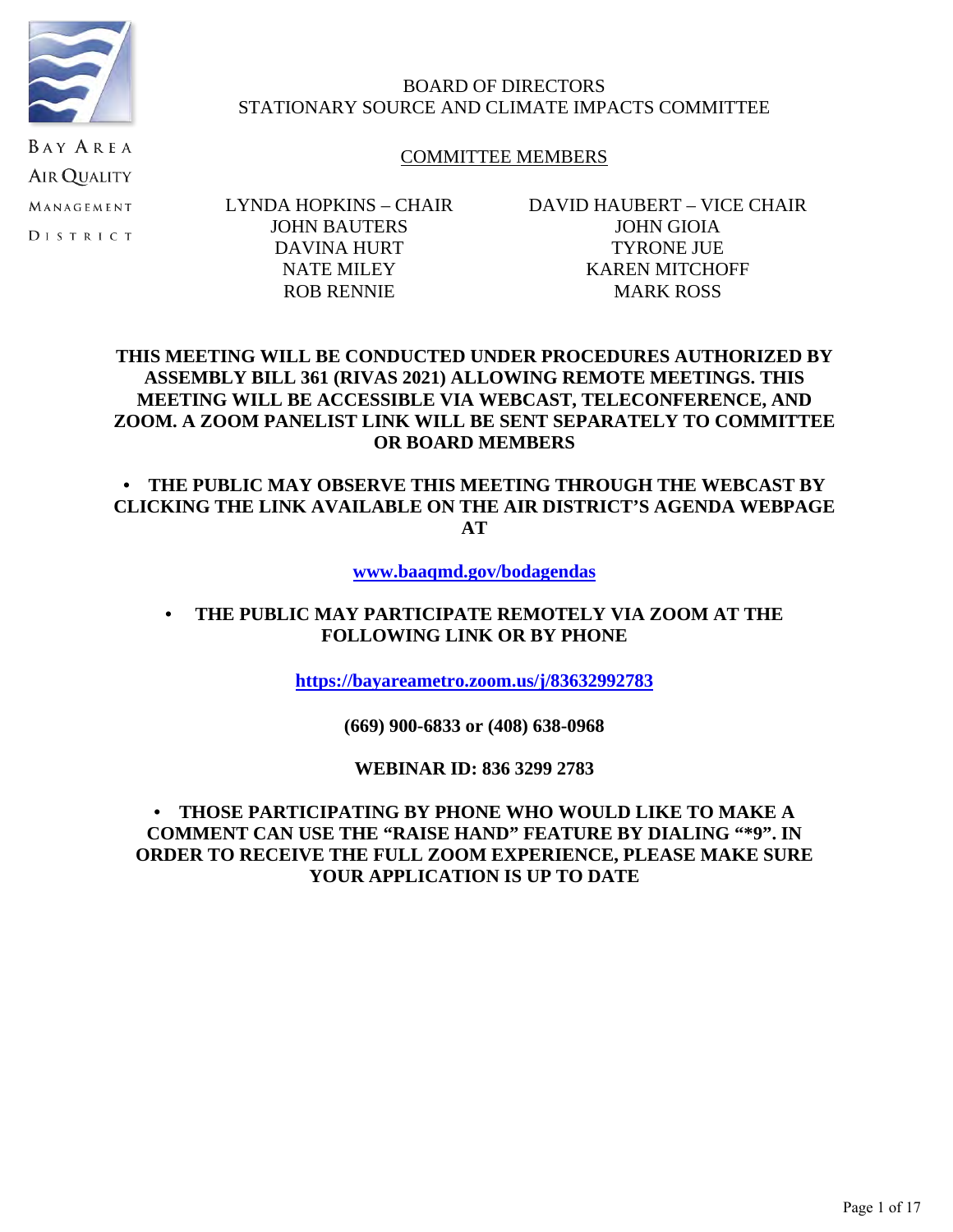# **STATIONARY SOURCE AND CLIMATE IMPACTS COMMITTEE MEETING AGENDA**

# **MONDAY, JUNE 13, 2022 2:30 PM**

### 1. **Call to Order - Roll Call**

### 2. **Pledge of Allegiance**

#### 3. **Public Meeting Procedure**

*The Committee Chair shall call the meeting to order and the Clerk of the Boards shall take roll of the Committee members.* 

*This meeting will be webcast. To see the webcast, please visit [www.baaqmd.gov/bodagendas](https://www.baaqmd.gov/bodagendas) at the time of the meeting. Closed captioning may contain errors and omissions and are not certified for their content or form.* 

*Public Comment on Agenda Items: The public may comment on each item on the agenda as the item is taken up. Members of the public who wish to speak on matters on the agenda for the meeting, will have two minutes each to address the Committee. No speaker who has already spoken on that item will be entitled to speak to that item again.*

### **CONSENT CALENDAR (Item 4)**

4. Approval of the Minutes of April 18, 2022

*The Committee will consider approving the minutes of the Stationary Source & Climate Impacts Committee meeting of April 18, 2022.* 

#### **PRESENTATION(S)**

5. Mid-Year Review of the 2022 Regulatory Agenda

*This is an informational item only and will be presented by Elizabeth Yura, Director of the Rules and Strategic Policy Division.*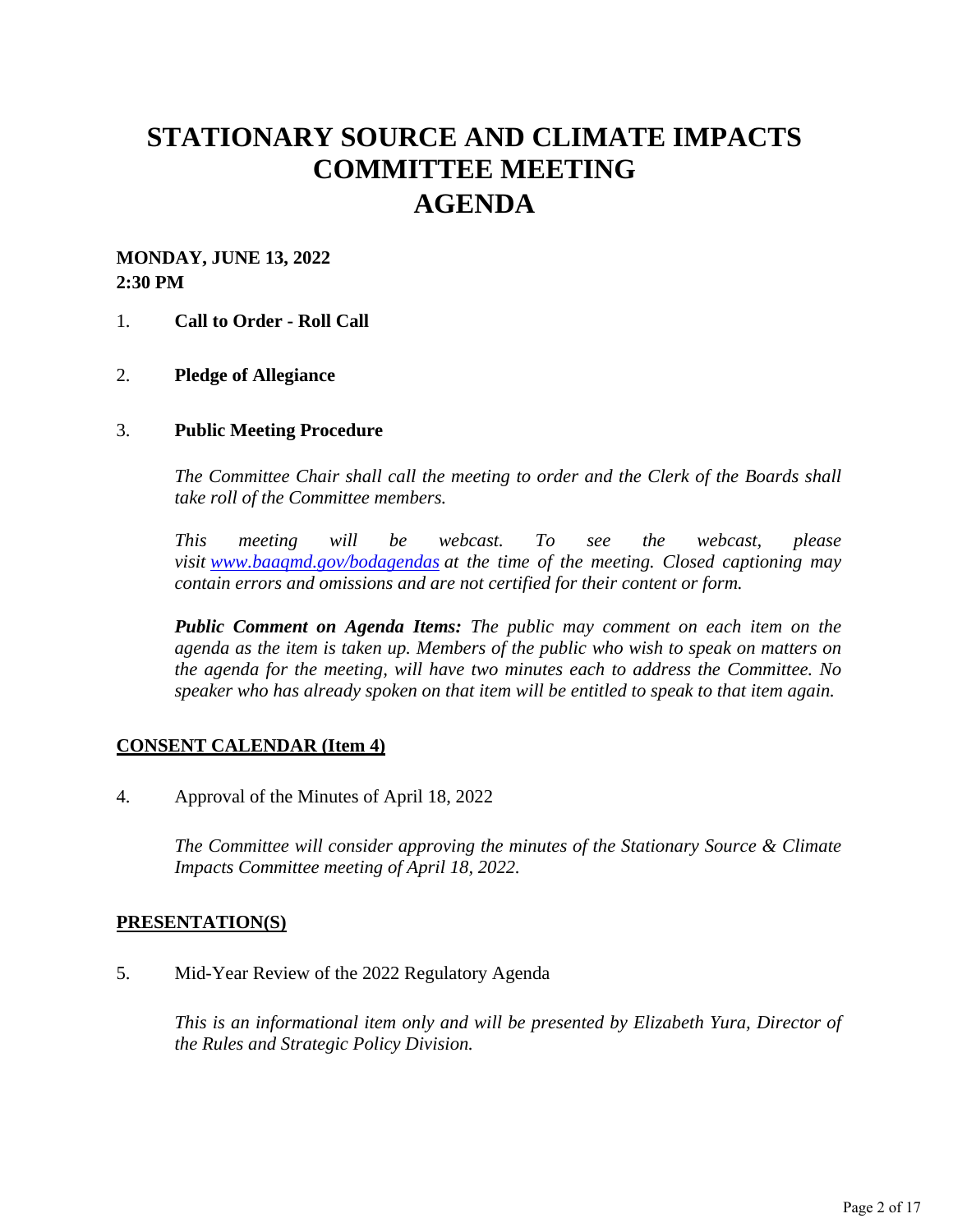# **OTHER BUSINESS**

#### 6. Public Comment on Non-Agenda Matters

*Pursuant to Government Code Section 54954.3 Members of the public who wish to speak on matters not on the agenda for the meeting, will have two minutes each to address the Committee.*

# 7. Committee Member Comments

*Any member of the Committee, or its staff, on his or her own initiative or in response to questions posed by the public, may: ask a question for clarification, make a brief announcement or report on his or her own activities, provide a reference to staff regarding factual information, request staff to report back at a subsequent meeting concerning any matter or take action to direct staff to place a matter of business on a future agenda. (Gov't Code § 54954.2)*

8. Time and Place of Next Meeting

*Monday, July 18, 2022, at 9:00 a.m., via webcast, teleconference, or Zoom, pursuant to procedures in accordance with Assembly Bill 361 (Rivas 2021).* 

9. Adjournment

*The Committee meeting shall be adjourned by the Chair.*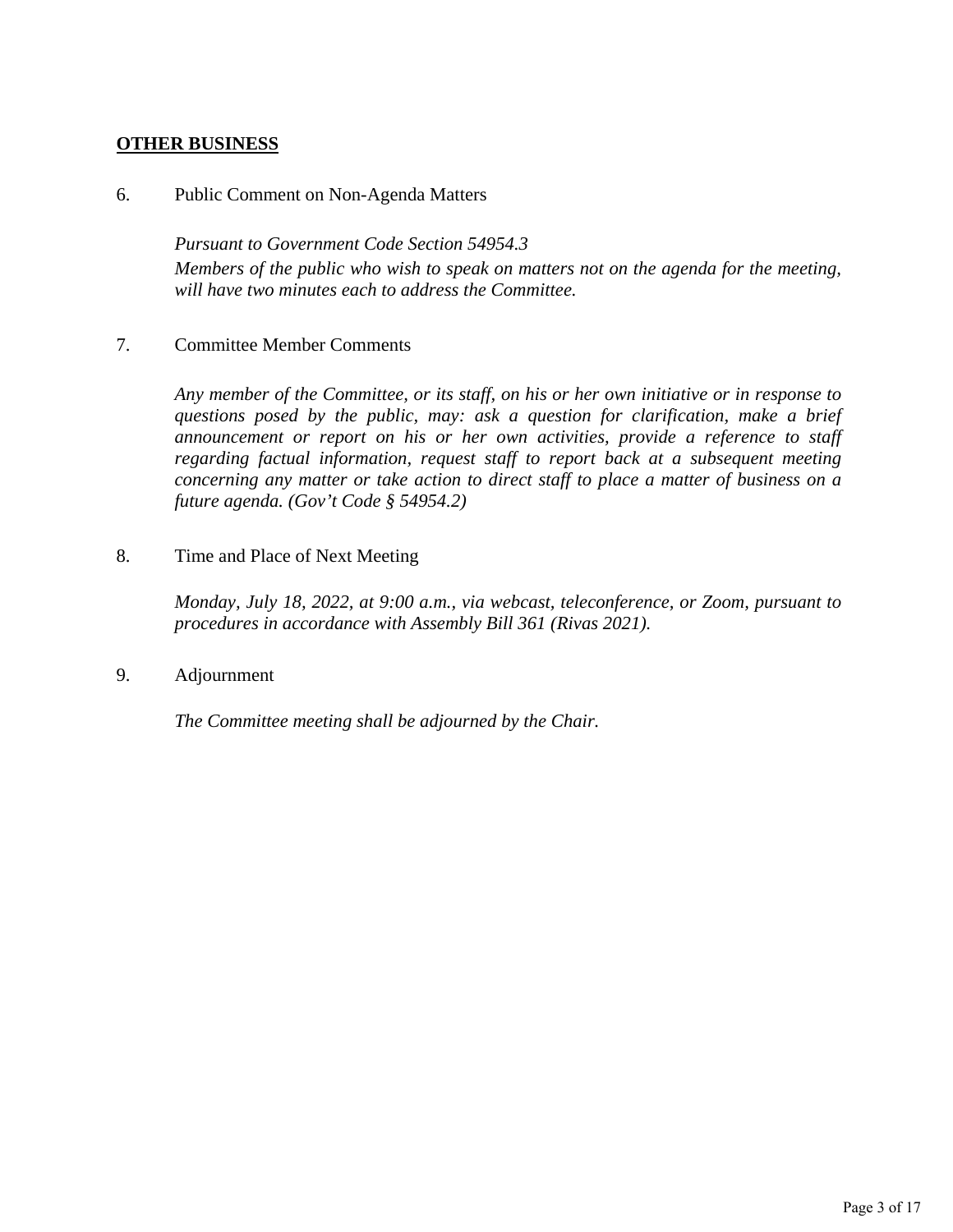**(415) 749-4941 FAX: (415) 928-8560 BAAQMD homepage: [www.baaqmd.gov](http://www.baaqmd.gov/)**

 Any writing relating to an open session item on this Agenda that is distributed to all, or a majority of all, members of the body to which this Agenda relates shall be made available at the Air District's offices at 375 Beale Street, Suite 600, San Francisco, CA 94105, at the time such writing is made available to all, or a majority of all, members of that body.

### **Accessibility and Non-Discrimination Policy**

The Bay Area Air Quality Management District (Air District) does not discriminate on the basis of race, national origin, ethnic group identification, ancestry, religion, age, sex, sexual orientation, gender identity, gender expression, color, genetic information, medical condition, or mental or physical disability, or any other attribute or belief protected by law.

It is the Air District's policy to provide fair and equal access to the benefits of a program or activity administered by Air District. The Air District will not tolerate discrimination against any person(s) seeking to participate in, or receive the benefits of, any program or activity offered or conducted by the Air District. Members of the public who believe they or others were unlawfully denied full and equal access to an Air District program or activity may file a discrimination complaint under this policy. This non-discrimination policy also applies to other people or entities affiliated with Air District, including contractors or grantees that the Air District utilizes to provide benefits and services to members of the public.

Auxiliary aids and services including, for example, qualified interpreters and/or listening devices, to individuals who are deaf or hard of hearing, and to other individuals as necessary to ensure effective communication or an equal opportunity to participate fully in the benefits, activities, programs and services will be provided by the Air District in a timely manner and in such a way as to protect the privacy and independence of the individual. Please contact the Non-Discrimination Coordinator identified below at least three days in advance of a meeting so that arrangements can be made accordingly.

If you believe discrimination has occurred with respect to an Air District program or activity, you may contact the Non-Discrimination Coordinator identified below or visit our website at [www.baaqmd.gov/accessibility](http://www.baaqmd.gov/accessibility) to learn how and where to file a complaint of discrimination.

Questions regarding this Policy should be directed to the Air District's Non-Discrimination Coordinator, Suma Peesapati, at (415) 749-4967 or by email at [speesapati@baaqmd.gov](mailto:speesapati@baaqmd.gov).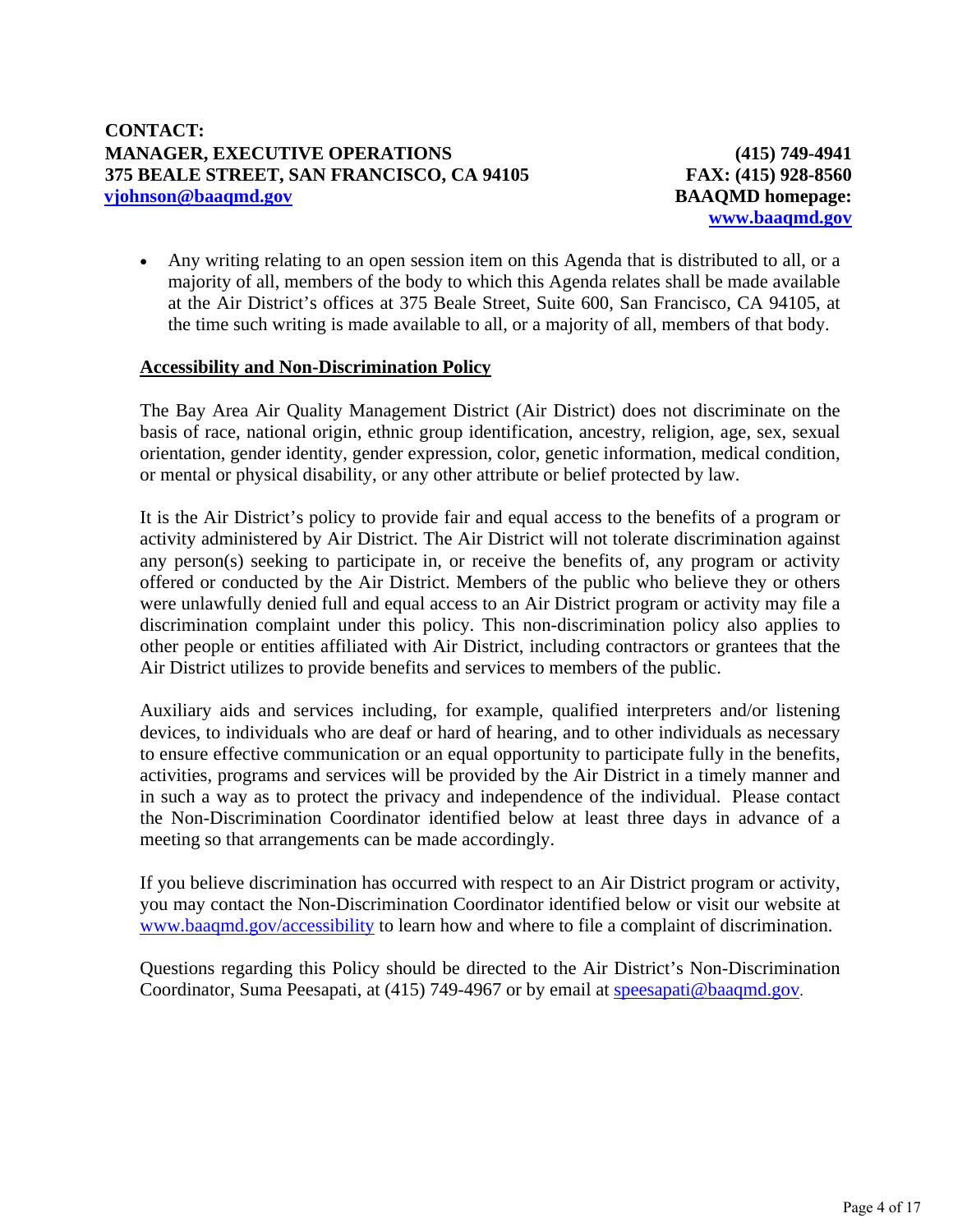# **BAY AREA AIR QUALITY MANAGEMENT DISTRICT 375 BEALE STREET, SAN FRANCISCO, CA 94105 FOR QUESTIONS PLEASE CALL (415) 749-4941 EXECUTIVE OFFICE: MONTHLY CALENDAR OF AIR DISTRICT MEETINGS**

# **JUNE 2022**

| <b>TYPE OF MEETING</b>                                                                                                                             | <b>DAY</b>      | <b>DATE</b> | <b>TIME</b>  | <b>ROOM</b>                                                                                          |
|----------------------------------------------------------------------------------------------------------------------------------------------------|-----------------|-------------|--------------|------------------------------------------------------------------------------------------------------|
| <b>Advisory Council Meeting - CANCELLED</b>                                                                                                        | <b>Monday</b>   | 13          | 8:30 a.m.    | Webcast only pursuant to<br><b>Assembly Bill 361</b>                                                 |
| <b>Board of Directors Legislative Committee</b>                                                                                                    | <b>Monday</b>   | 13          | $1:00$ p.m.  | Webcast only pursuant to<br><b>Assembly Bill 361</b>                                                 |
| <b>Board of Directors Stationary Source and</b><br><b>Climate Impacts Committee</b>                                                                | <b>Monday</b>   | 13          | $2:30$ p.m.  | Webcast only pursuant to<br><b>Assembly Bill 361</b>                                                 |
| <b>Board of Directors Meeting</b>                                                                                                                  | Wednesday       | 15          | $9:00$ a.m.  | 1st Floor, Board Room<br>(In person option available)<br>and REMOTE<br>pursuant to Assembly Bill 361 |
| <b>Board of Directors Administration</b><br><b>Committee</b>                                                                                       | Wednesday       | 15          | $11:00$ a.m. | 1st Floor, Board Room<br>(In person option available)<br>and REMOTE<br>pursuant to Assembly Bill 361 |
| <b>Board of Directors Stationary Source and</b><br>Climate Impacts Committee - CANCELLED &<br>RESCHEDULED TO MONDAY, JUNE 13, 2022 AT<br>2:30 P.M. | <b>Monday</b>   | 20          | 9:00 a.m.    | Webcast only pursuant to<br><b>Assembly Bill 361</b>                                                 |
| <b>Board of Directors Budget and Finance</b><br><b>Committee</b>                                                                                   | Wednesday       | 22          | 9:30 a.m.    | Webcast only pursuant to<br><b>Assembly Bill 361</b>                                                 |
| <b>Board of Directors Mobile Source and</b><br><b>Climate Impacts Committee - CANCELLED</b>                                                        | <b>Thursday</b> | 23          | $9:30$ a.m.  | Webcast only pursuant to<br><b>Assembly Bill 361</b>                                                 |
| <b>Path to Clean Air Community Emissions</b><br><b>Reduction Plan Steering Committee</b>                                                           | <b>Monday</b>   | 27          | 5:30 p.m.    | Webcast only pursuant to<br><b>Assembly Bill 361</b>                                                 |
| <b>Community Advisory Council Meeting</b>                                                                                                          | <b>Thursday</b> | 30          | 6:00 p.m.    | Webcast only pursuant to<br><b>Assembly Bill 361</b>                                                 |
| <b>HI</b> . $6/2/2022 = 12:55$ <b>P</b> .M.                                                                                                        |                 |             |              | <b>G/Board/Executive Office/Moncal</b>                                                               |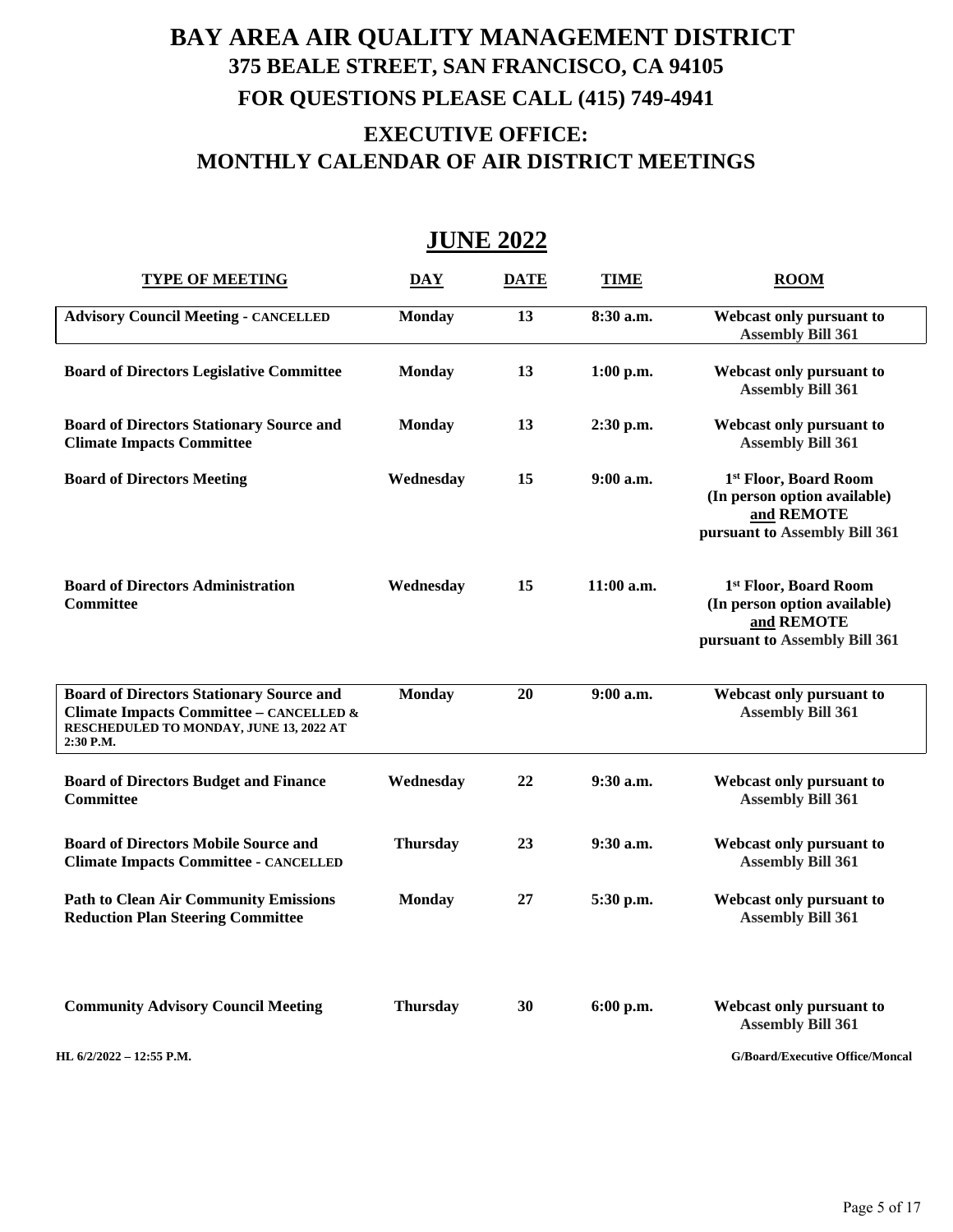# **BAY AREA AIR QUALITY MANAGEMENT DISTRICT** Memorandum

- To: Chairperson Lynda Hopkins and Members of the Stationary Source and Climate Impacts Committee
- From: Sharon L. Landers Interim Executive Officer/APCO

Date: June 13, 2022

Re: Approval of the Minutes of April 18, 2022

#### RECOMMENDED ACTION

Approve the attached draft minutes of the Stationary Source & Climate Impacts Committee (Committee) meeting of April 18, 2022.

### **BACKGROUND**

None.

#### **DISCUSSION**

Attached for your review and approval are the draft minutes of the Stationary Source & Climate Impacts Committee (Committee) meeting of April 18, 2022.

# BUDGET CONSIDERATION/FINANCIAL IMPACT

None.

Respectfully submitted,

Sharon L. Landers Interim Executive Officer/APCO

Prepared by: Marcy Hiratzka Reviewed by: Vanessa Johnson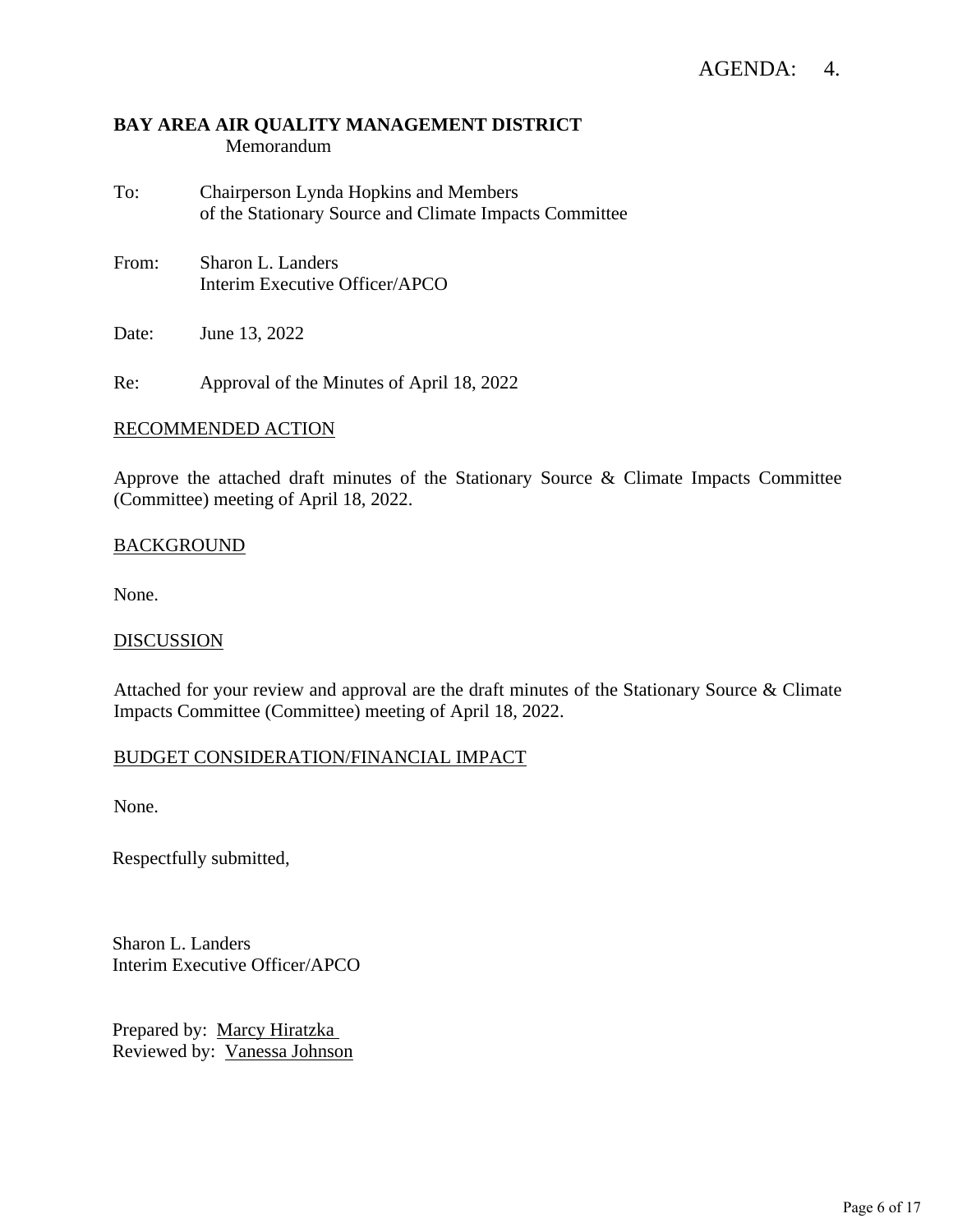# ATTACHMENTS:

1. Draft Minutes of the Stationary Source and Climate Impacts Committee meeting of April 18, 2022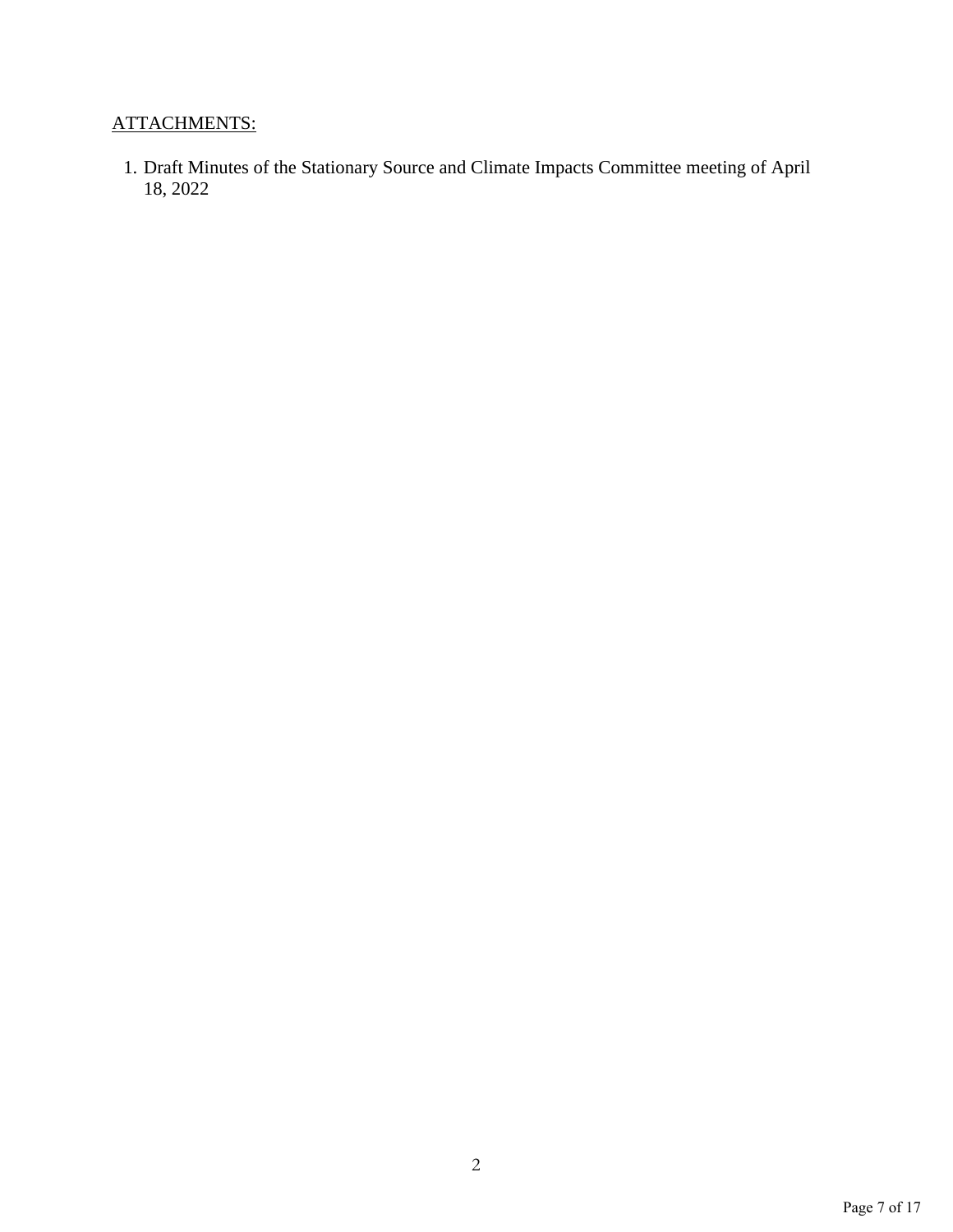Bay Area Air Quality Management District 375 Beale Street, Suite 600 San Francisco, CA 94105 (415) 749-5073

Stationary Source and Climate Impacts Committee Meeting April 18, 2022

# **DRAFT MINUTES**

*Note: Audio recordings of the meeting are available on the website of the Bay Area Air Quality Management District at* [www.baaqmd.gov/bodagendas](http://www.baaqmd.gov/bodagendas)

# **This meeting was conducted under procedures in accordance with Assembly Bill 361. Members of the Committee participated by teleconference.**

### **OPENING ITEMS**

# **3. PUBLIC MEETING PROCEDURE**

# **1. CALL TO ORDER - ROLL CALL**

Opening Comments: Stationary Source and Climate Impacts Committee, Committee Chairperson John Bauters called the meeting to order at 9:00 a.m.

Roll Call:

Present: Committee Chairperson John Bauters; Committee Vice Chairperson Hopkins; and Directors John Gioia, David Haubert, Davina Hurt, Tyrone Jue, Nate Miley, Karen Mitchoff, Rob Rennie, and Mark Ross.

Absent: None.

### **2. PLEDGE OF ALLEGIANCE**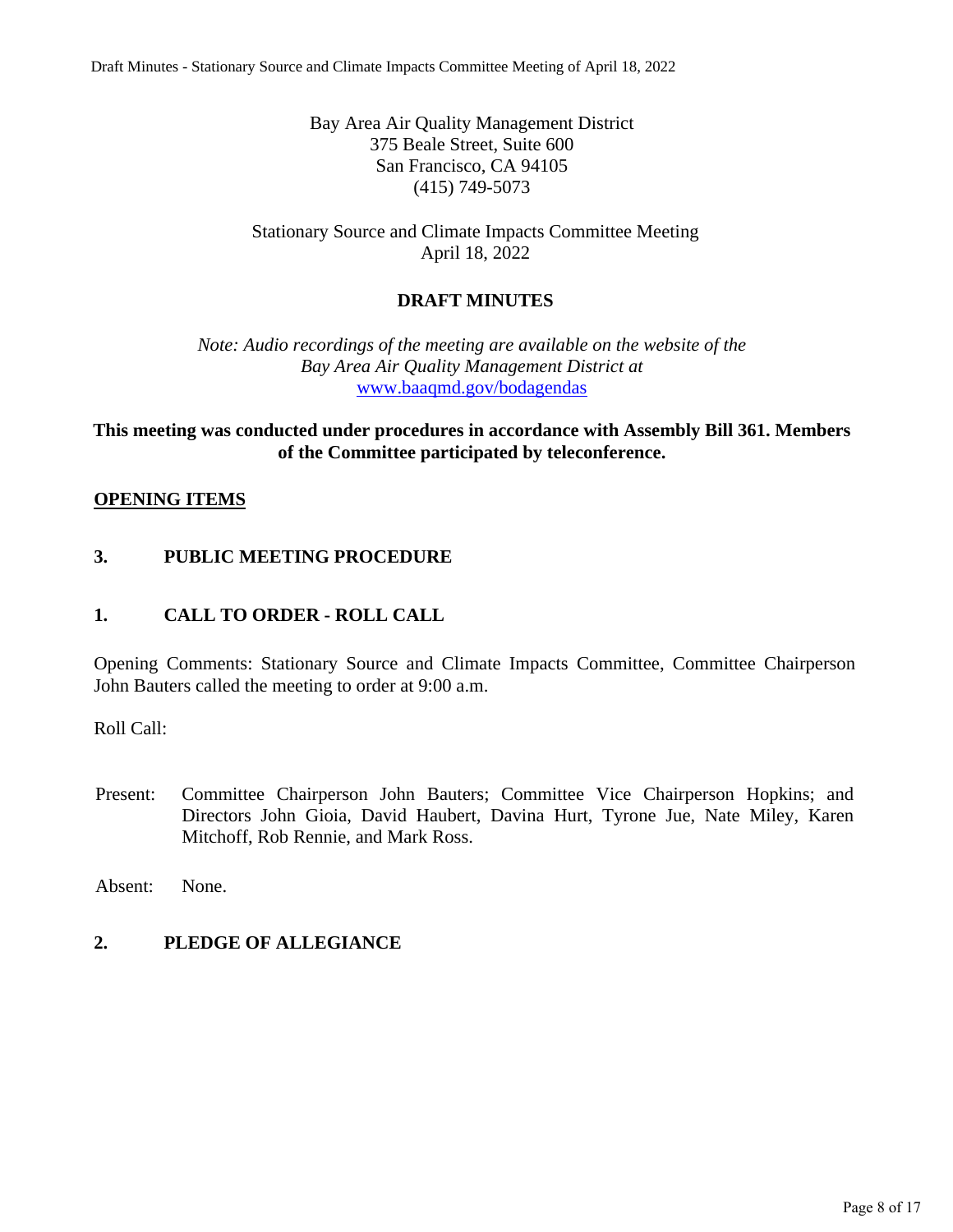# **4. APPROVAL OF THE MINUTES OF MARCH 21, 2022**

# Public Comments

No requests received.

# Committee Comments

None.

# Committee Action

Director Gioia made a motion, seconded by Director Hurt, to **approve** the minutes of March 21, 2022; and the motion **carried** by the following vote of the Committee:

| AYES:           | Bauters, Gioia, Haubert, Hopkins, Hurt, Jue, Mitchoff, Rennie. |
|-----------------|----------------------------------------------------------------|
| NOES:           | None.                                                          |
| <b>ABSTAIN:</b> | None.                                                          |
| <b>ABSENT:</b>  | Miley, Ross.                                                   |

# **5. BUILDING APPLIANCE RULES UPDATE – REGULATION 9, RULES 4 AND 6**

Jennifer Elwell, Senior Air Quality Engineer, gave the staff presentation *Building Appliance Rules Update,* including: outcome; outline; requested action; background; path forward on California Environmental Quality Act (CEQA); Implementation Working Group; potential timeline updates; and feedback requested/prompt.

**NOTED PRESENT:** Directors Miley and Ross at 9:15 a.m.

### Public Comments

Public comments were given by Jed Holtzman, San Francisco resident; Paloma Sisneros Lobato; Diane Bailey, Menlo Spark; and Leah Louis-Prescott, Rocky Mountain Institute Oakland.

# Committee Comments

The Committee and staff discussed a Committee member's desire for the Air District to work closely with Bay Area Regional Energy Network on the proposed Rule to avoid inconsistencies and duplicated efforts between the two agencies; if stipends will be offered for Implementation Working Group members; the position of other California air districts, regarding this issue and a suggestion to include the Strategic Growth Council in this work; and at what point the proposed Implementation Working Group should consider creating a subgroup that focuses on equity.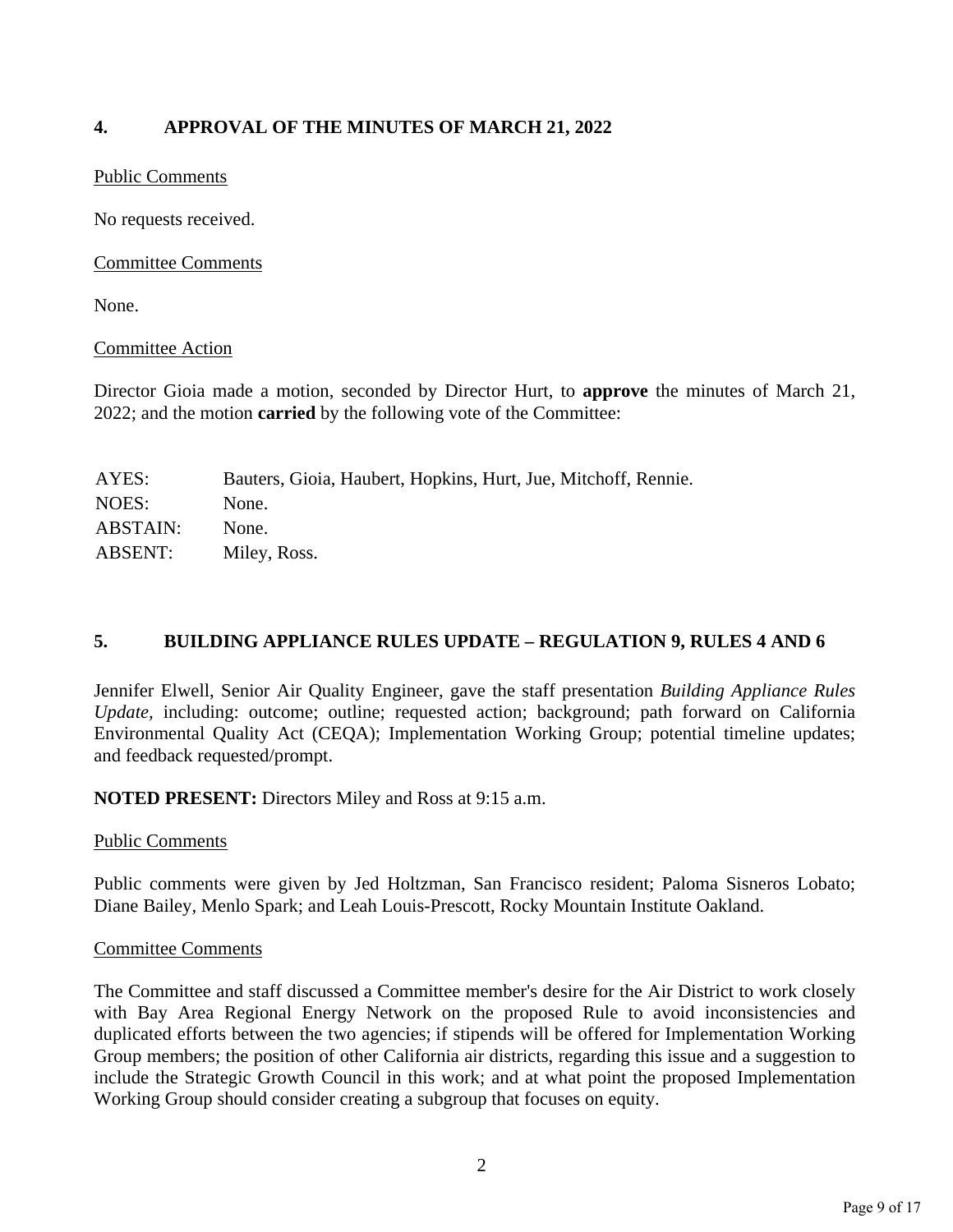# Committee Action

Although this was not an action item, the consensus of the Committee members present was to recommend that the proposed Implementation Working Group includes *four* environmental justice members, instead of only two. The Committee also requested Air District staff provide a report back before Quarter 4 on the development progress of the Implementation Working Group, including information on stipends, membership of the group, and readiness for launch at the end of the rule development process.

# **6. SOUTH BAY ODOR ATTRIBUTION STUDY**

Dr. Ranyee Chiang, Director of Meteorology and Measurement, gave staff the presentation *South Bay Odor Attribution Stud*y, including: outcome; outline; requested action; area overview; waste facilities; history of complaints and actions; South Bay Odor Stakeholder Group; challenges in determining sources of odors; Air District Odor Attribution Study; key findings: identified contributions from each of the three facilities; key findings: unique "fingerprints" for facilities and processes; key findings: measures that facilities can take to reduce odors; and for feedback: possible Air District actions.

### Public Comments

Public comments were given by Chia-Ling Kong, Milpitas resident; Eric Uldrick, Fremont resident; Abhijit Basu; Joseph Weinstein; Rohit; Jed Holtzman, San Francisco resident; and Keng.

### Committee Comments

The Committee and staff discussed whether odor compounds have impacts on mental health; how the waste facilities are controlled and regulated by the Air District; the anticipated timeline for implementation of a monitoring network; the challenges of installing monitoring devices at the facilities; whether there are local planning laws that the Air District can use to impose monitoring and abatement requirements; the nature of the odors, the toxicity of the compounds the contain, what produces them, and the potential effects on the public; and the request that the Air District's presentation on the study to the Milpitas City Council include accessible language and conveys to the public what the Air District's role is, so as not to give the public unrealistic expectations as to what the Air District can do to solve the odor issue.

### Committee Action

None; receive and file.

### **OTHER BUSINESS**

# **7. PUBLIC COMMENT ON NON-AGENDA MATTERS**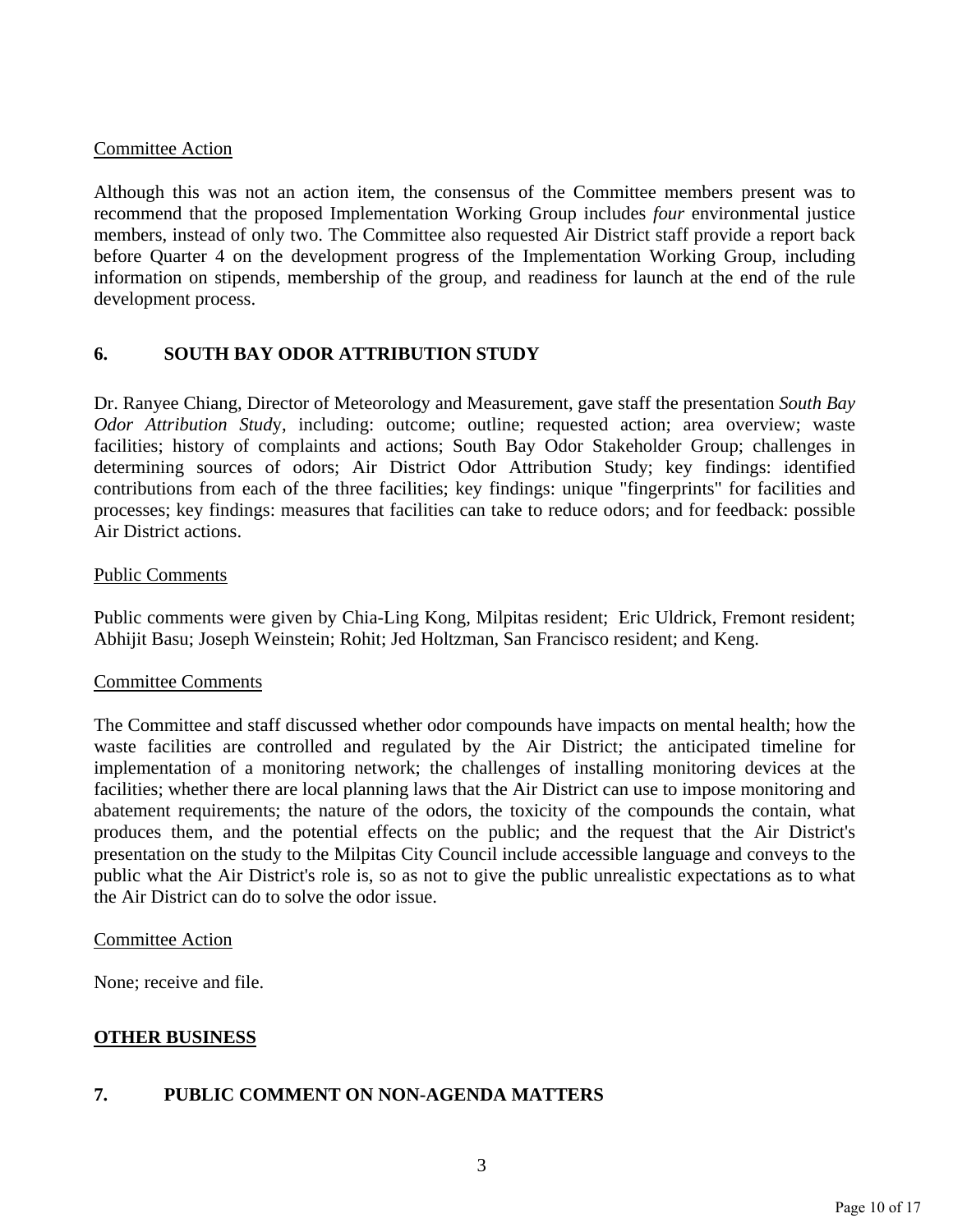No requests received.

# **8. COMMITTEE MEMBER COMMENTS**

None.

# **9. TIME AND PLACE OF NEXT MEETING**

When the meeting adjourned, the time and place of the next meeting was to be held Monday, May 16, 2022, at 9:00 a.m. After the meeting adjourned, the new time and place of the next meeting was scheduled for June 13, 2022, at 2:30 p.m., via webcast, teleconference, or Zoom, pursuant to procedures in accordance with Assembly Bill 361 (Rivas 2021).

# **10. ADJOURNMENT**

The meeting adjourned at 10:18 a.m.

Luis Espino Acting Clerk of the Boards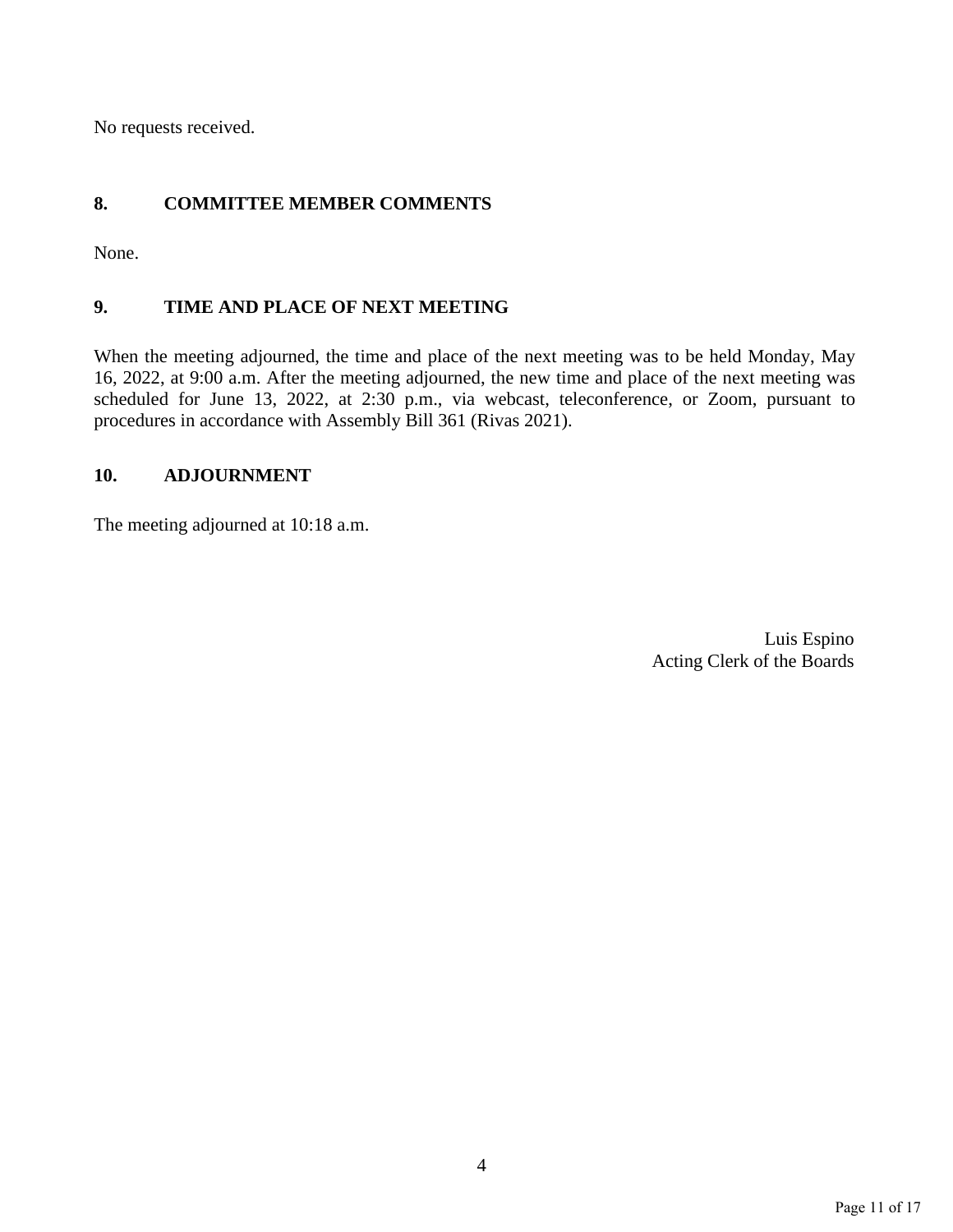# **BAY AREA AIR QUALITY MANAGEMENT DISTRICT** Memorandum

- To: Chairperson Lynda Hopkins and Members of the Stationary Source and Climate Impacts Committee
- From: Sharon L. Landers Interim Executive Officer/APCO

Date: June 13, 2022

Re: Mid-Year Review of the 2022 Regulatory Agenda

### RECOMMENDED ACTION

None; receive and file.

### BACKGROUND

At the January 19, 2022, Board of Directors Retreat Meeting, staff presented the following Rulemaking Objectives for 2022:

- Source Prioritization Framework: Work with the community on developing a framework to prioritize future projects.
- Permitting Regulations: Begin Phase 2.
	- o Address Particulate Matter (PM)
	- o Work with stakeholders to address additional concerns not included in amendments approved in Dec. 2023
- Finalize in-process rules:
	- o Rule 13-5: Hydrogen Plants
	- o Amendments to Rules 9-4/9-6: Building Appliances
- Continue supporting the Richmond-North Richmond-San Pablo Path to Clean Air process.
- AB 617 Expedited BARCT Implementation Schedule.
	- o Discuss path forward for amendments to Rule 9-13: Portland Cement Manufacturing and Rule 9-14: Petroleum Coke Calcining Operations
	- o Goal to finalize 1-2 of the following amendment efforts:
		- Rule 8-5: Storage of Organic Liquids
		- Rule 8-8: Wastewater Separators
		- Rule 8-18: Equipment Leaks
- Begin white papers on additional sources from the AB 617 West Oakland Action Plan.
- Select/begin work on the "cleanup" rule.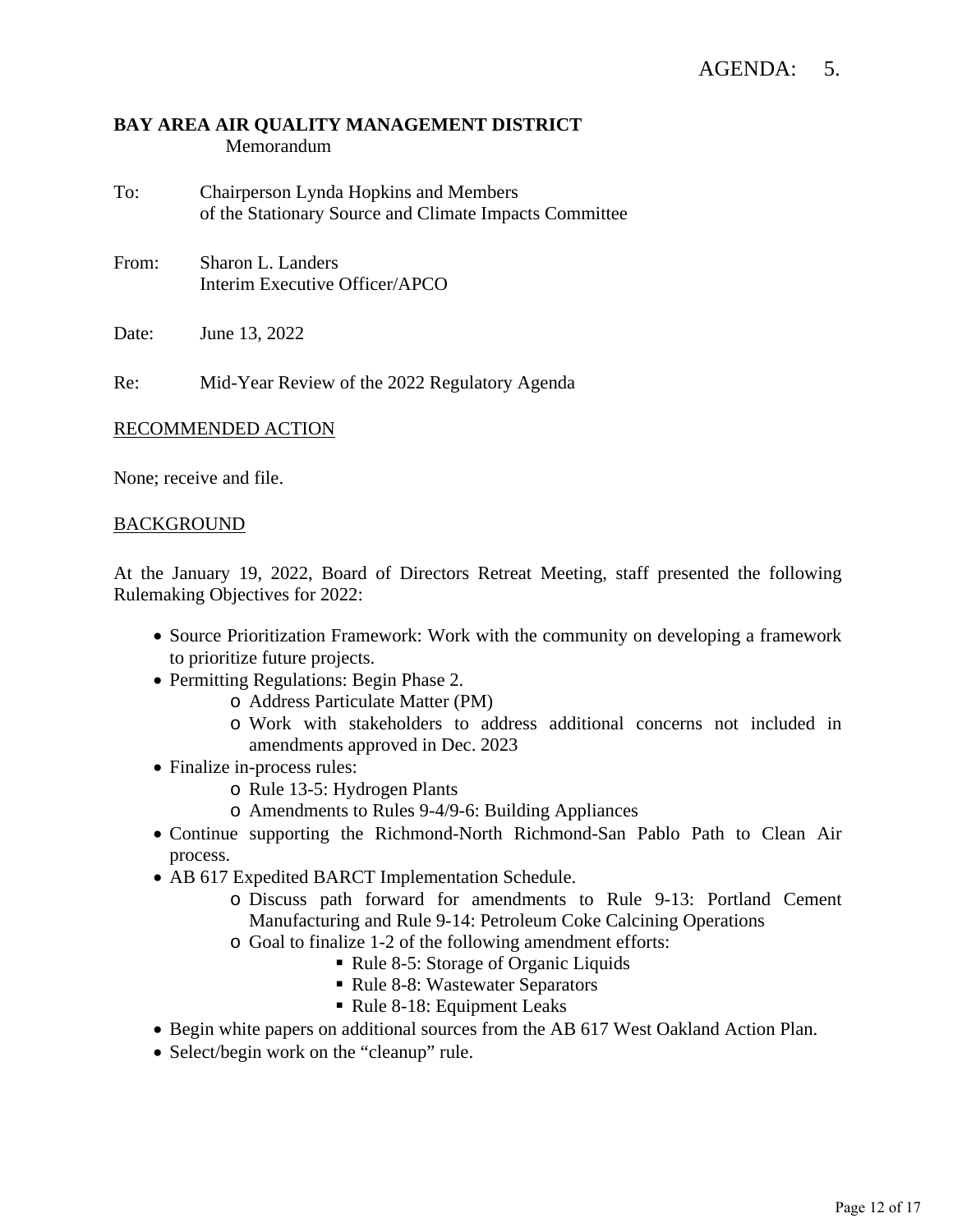# DISCUSSION

An overview of the status of each of the 2022 Rulemaking Objectives is listed below.

# **Source Prioritization Framework: Work with the community on developing a framework to prioritize future projects**

*Current Status:* On temporary hold. In late 2021, the Community Equity Health and Justice Committee directed staff to take the Framework before the Community Advisory Committee (CAC). However, the CAC sets its own agendas from a lengthy list of priorities and has not yet indicated if this item will be heard this year.

*Next Steps:* Staff's current list of priorities is expected to absorb all available resources well into 2023. If the CAC is not able to engage on the Framework by the end of this year, staff is proposing to develop a public engagement strategy as a stopgap, so that the Framework may still move forward and aid in the prioritization of projects by the end of 2023.

# **Permitting Regulations: Begin Phase 2**

*Current Status:* On temporary hold. Further amendments to the permitting rules rely on both a methodology to more adequately account for the health impacts of localized exposure to fine particulate matter (PM2.5), and further community engagement. A PM2.5 local risk methodology is currently under development by the Air District, and staff is actively engaging with the Advisory Council on this methodology. In addition, on February 9, 2022, the Air District received a letter from the Golden Gate University School of Law, who was writing on behalf of frontline communities to address the matter of how to proceed with discussions on further amendments to the permitting regulations and additional environmental justice considerations in the permitting process. The letter prioritized a list of actions and requested that the Air District focus on the items that could be accomplished in the short term. Since amendments to the permitting regulation did not fall into the "near term" category requested by the community, staff is temporarily pausing community engagement on specific permitting rule amendments while the community advocates' higher priority items are addressed.

*Next Steps:* Staff is proposing to move forward with permitting rule amendments when the PM2.5 health impacts methodology work is completed and will plan on re-engaging with the community on potential amendments at that time.

### **Finalize in-process rules**

### Rule 13-5: Hydrogen Plants

*Current Status:* Completed. Approved by the Board of Directors at a Public Hearing on May 4, 2022.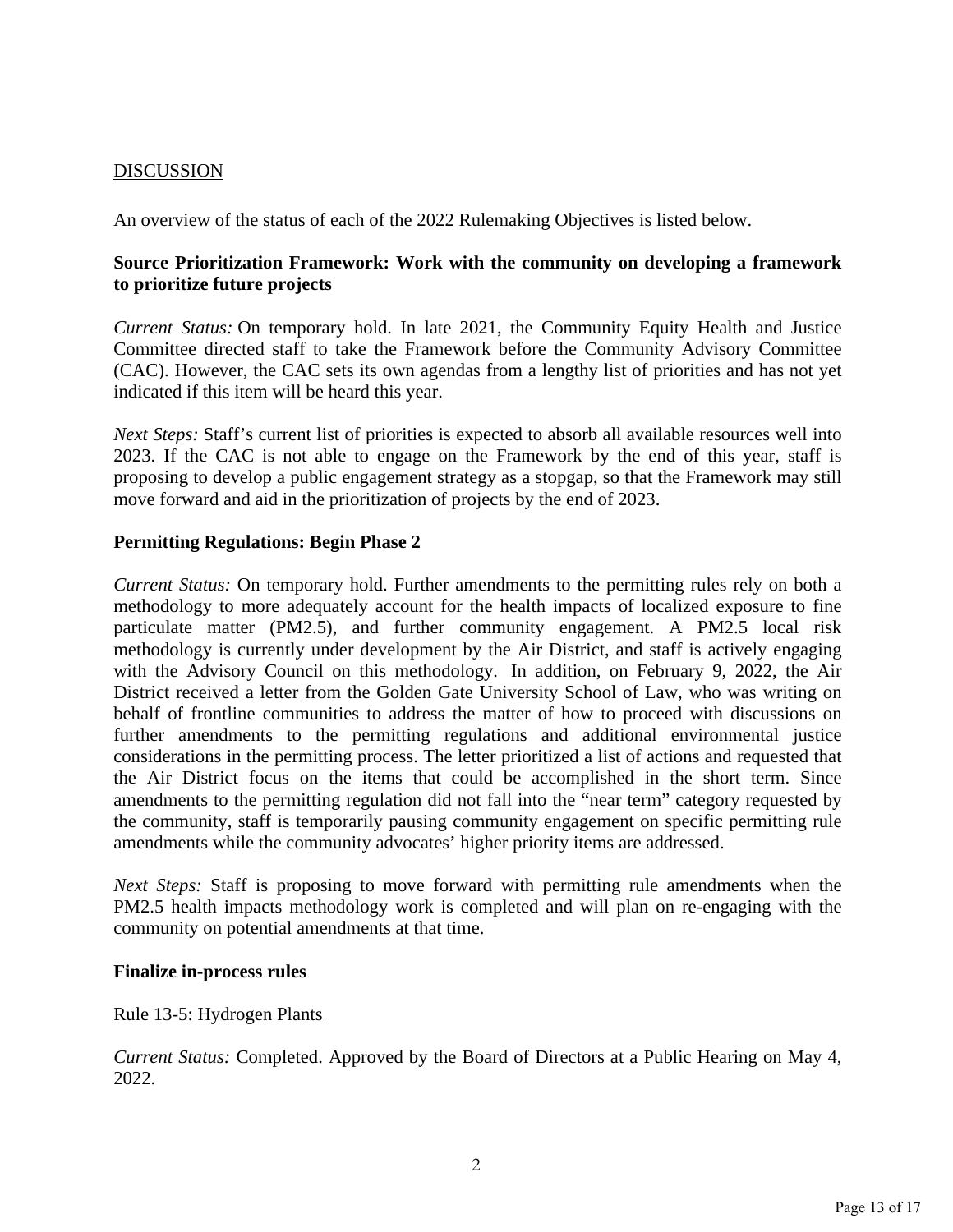*Next Steps:* Reallocate staff resources.

# Rules 9-4/9-6: Building Appliances

*Current Status:* Moving forward. In May 2022, staff released the Notice of Preparation (NOP) of an Environmental Impact Report (EIR) and Initial Study (IS), which included opening a comment period and holding a scoping meeting on June 9, 2022, to receive comments on these documents. Timing for release of the final rule package is estimated for Q4 2022 but is dependent on the scope of the EIR and subsequent comments received.

*Next Steps:* Staff will provide an additional status update to the Committee in October 2022, and will continue scoping out the formation of the stakeholder Implementation Working Group.

# **Continue supporting the Richmond-North Richmond-San Pablo Path to Clean Air process**

*Current Status:* Ongoing. Staff continues to support the Path to Clean Air process.

*Next Steps:* Staff will continue to support this process throughout the strategic development stage and into implementation as needed.

# **AB 617 Expedited Best Available Retrofit Control Technology (BARCT) Implementation Schedule**

### Rule 9-13: Portland Cement Manufacturing

*Current Status:* Regulatory amendments on hold. The cement kiln at the Lehigh Cupertino facility has not been in operation since March 2020 and there are currently no confirmed plans for restart. Active rule development is currently on hold, pending data gathering efforts, including determining the impact of the Consent Decree.

*Next Steps:* Because of the uncertainty surrounding the future of the cement kiln at Lehigh, and the uncertainty of further potential emissions reductions that could be achieved, staff does not believe it is currently an efficient use of resources to develop amendments to Rule 9-13. Therefore, staff recommends removing this rule development effort from the BARCT Schedule. Should cement kiln operations restart in the future, staff will evaluate the effectiveness of the Consent Decree in reducing PM emissions and will determine if additional rulemaking is needed to ensure adequate control of this pollutant.

### Rule 9-14: Petroleum Coke Calcining Operations

*Current Status:* Regulatory amendments on hold. As discussed with the Committee on March 21, 2022, Phillips 66 is proposing to transition from producing petroleum products to alternative fuels.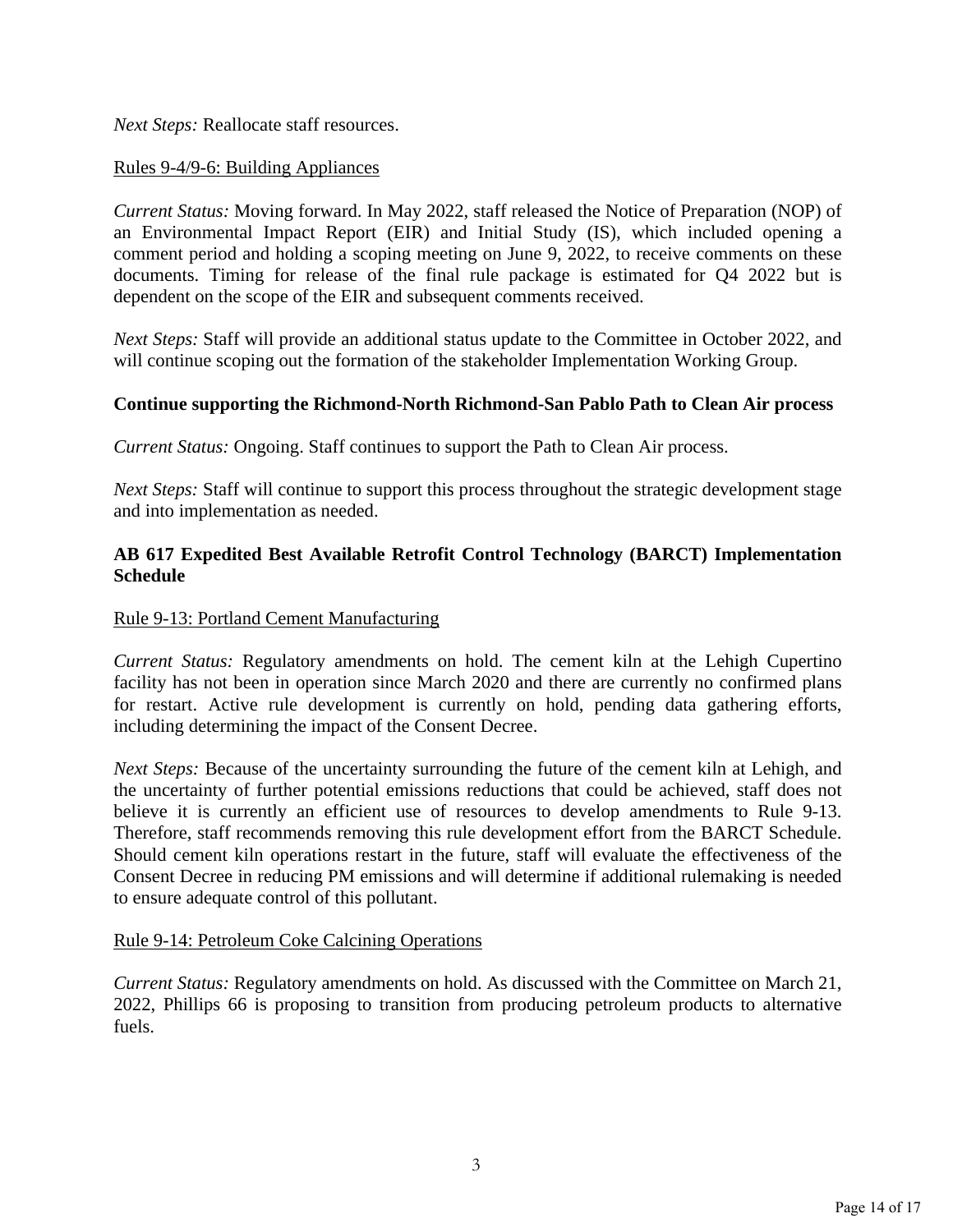*Next Steps:* Given that the transition would result in a shutdown of the coke calcining kiln and surrender of permits, staff recommends not moving forward with potential amendments to Rule 9-14 at this time. Staff recommends removing this rule development effort from the BARCT Schedule and will continue to track the Phillips 66 transition. Staff will re-evaluate if any substantial new developments arise.

#### Rule 8-5: Storage of Organic Liquids

*Current Status:* Regulatory amendments on hold. Since the adoption of the BARCT Schedule, staff has conducted further analyses and research to evaluate potential amendments to Rule 8-5, including developing more recent and refined information on volatile organic compound (VOC) emissions and potential controls. The best available information currently indicates that at the five Bay Area petroleum refineries, the population of potentially affected tanks includes 83 organic liquid storage tanks that emit a total of approximately 300 tons of VOCs per year. This total emissions estimate is substantially lower than the previous emissions estimate of 840 tons of VOCs per year. This change is a result of a number of factors, including corrections and updates to source information, control/abatement information, and emission calculation methodologies. Based on this updated information and further research, BARCT rulemaking to control VOCs from tanks may have limited potential to effectively achieve substantial VOC emission reductions.

Although VOC emissions are lower than previously estimated, toxic emissions from select tank sources may still present substantial exposure risks to nearby communities. Toxic emissions and potential community exposures from tank sources remain a concern but are potentially better addressed through implementation of Regulation 11, Rule 18 (Rule 11-18): Reduction of Risk from Air Toxic Emissions at Existing Facilities. While amendments to Rule 8-5 would focus on controls to reduce VOC emissions, Rule 11-18 is a health risk-based rule that specifically addresses toxic emissions and community exposures. Pursing reductions in toxic emissions through Rule 8-5 would be duplicative to Rule 11-18 and would also put further strain on the staff implementing Rule 11-18, as their toxics expertise would be needed in the development of these amendments.

*Next Steps:* Due to the limited potential of VOC reductions and the duplication of pursing toxic reductions under Rule 8-5, staff recommends removing this rule from the BARCT Schedule.

### Rule 8-8: Wastewater Separators

*Current Status:* Earlier this year, the Air District began stakeholder engagement with potentially affected facilities to ensure that the best available source information and emission estimates can be considered in the rule development process. Staff submitted a data request to the refineries on April 22, 2022, and gave it until May 31, 2022, for the completion of the data request.

*Next Steps:* It is anticipated that public engagement on these amendments will begin this summer, and staff is tentatively scheduled to give an update to the Committee in O3 2022.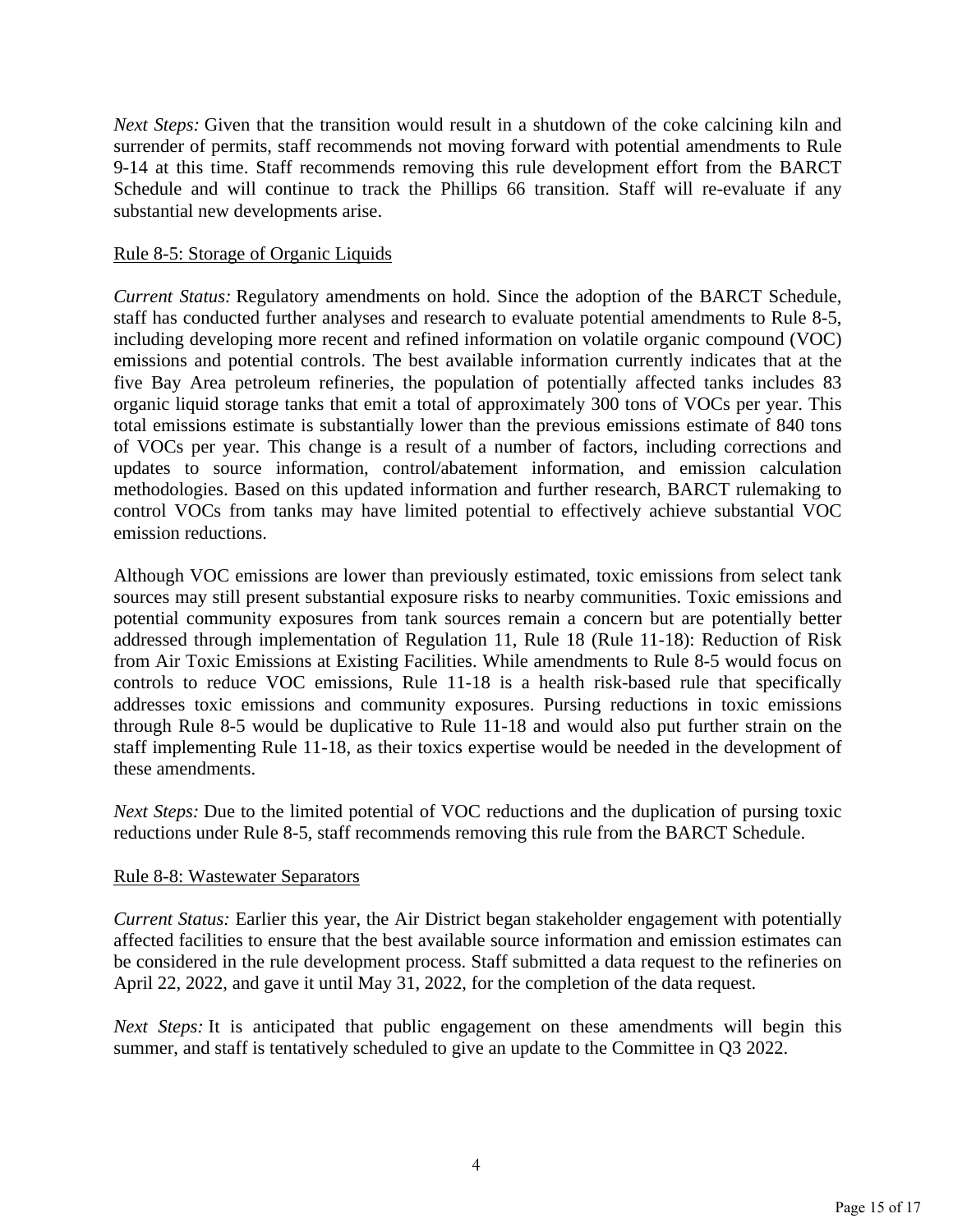# Rule 8-18: Equipment Leaks

*Current Status:* In April 2022, the Air District published the "Fugitive Emissions from Petroleum Refinery Equipment in Heavy Liquid Service" (Heavy Liquids Study), which was a joint study between the Air District and the Western States Petroleum Association.

*Next Steps:* With the finalization of the Heavy Liquids Study, staff can now begin on applicable amendments to Rule 8-18. Staff expects to give an update to the Committee in Q4 2022.

# **Begin white papers on additional sources from the AB 617 West Oakland Action Plan (WOCAP)**

WOCAP Further Study Measure #3: The Air District will investigate potential rulemaking to limit fugitive dust from construction activity

*Current Status:* Staff is currently investigating ways to further reduce emissions and public exposure from particulate matter sources, such as construction sites and concrete batch plants. A white paper is currently under development which will identify potential measures to update the Air District's rules and regulations to be more health protective.

*Next Steps:* Staff expects to complete the white paper this summer.

# **Select/begin work on "cleanup" rule**

### Amendments to Rule 11-18

*Current Status:* At the Stationary Source and Climate Impacts Committee on February 28, 2022, staff gave a presentation on the implementation status of Regulation 11, Rule 18 (Rule 11-18): Reduction of Risk from Air Toxic Emissions at Existing Facilities. At the meeting, the Committee and staff discussed potential strategies to accelerate implementation of Rule 11-18, and the consensus of the Committee members present was to recommend that Air District staff recommend to the Board that additional staff be hired to shorten the estimated time of completion of Health Risk Analyses. In addition, the Committee recommended that staff bring back a discussion on how potential Rule 11-18 amendments fit within staff's current rulemaking priorities.

After reviewing current priorities, staff recommends moving forward with potential amendments to Rule 11-18 as a "cleanup" rule. Staff is proposing limiting the scope of the amendments to opportunities for reducing implementation timelines.

*Next Steps:* Staff will begin working on potential amendments and will bring an update to the Committee in the first half of 2023.